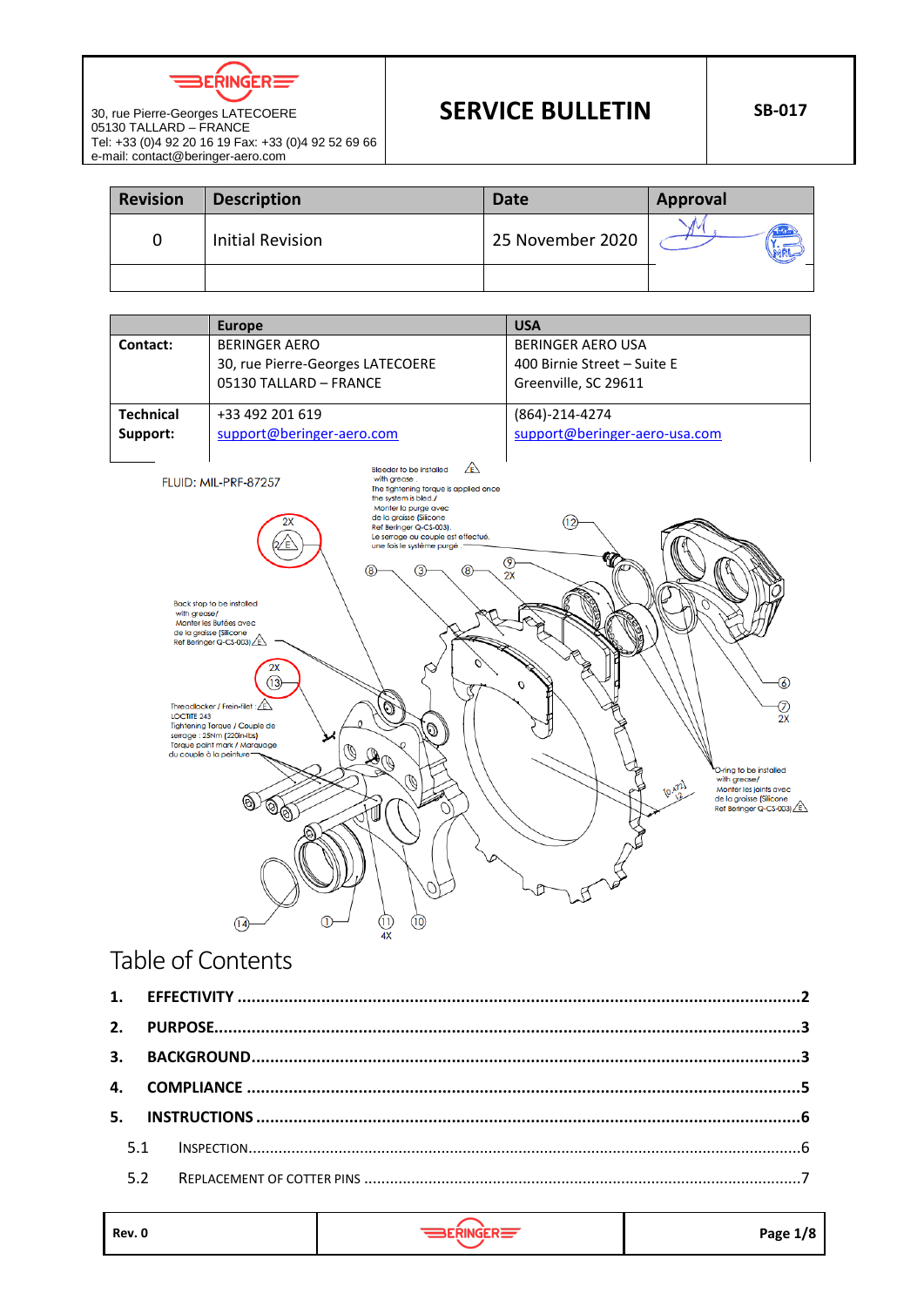$BERINGER$ 

30, rue Pierre-Georges LATECOERE 05130 TALLARD – FRANCE Tel: +33 (0)4 92 20 16 19 Fax: +33 (0)4 92 52 69 66 e-mail: contact@beringer-aero.com

### <span id="page-1-0"></span>**1. EFFECTIVITY**

This service bulletin has to be applied to the following products:

| P/N       | Affected S/N or batches (prior or equal to) |
|-----------|---------------------------------------------|
| EA-008.1N | 372                                         |
| EA-008.2N | 357                                         |
| EA-008.4N | 002                                         |
| EA-008.7N | 022                                         |
| EA-011.1N | 005                                         |



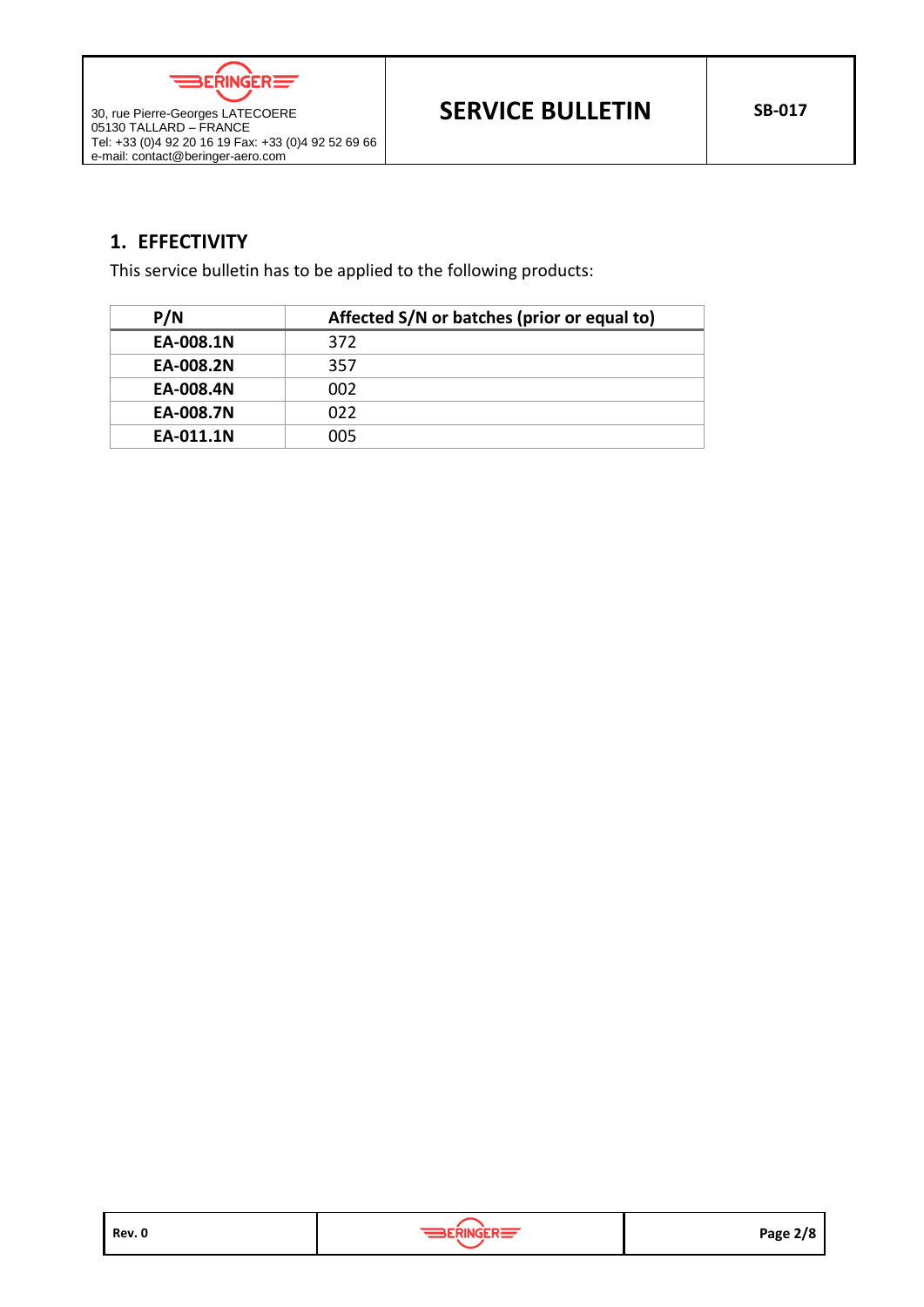

30, rue Pierre-Georges LATECOERE 05130 TALLARD – FRANCE Tel: +33 (0)4 92 20 16 19 Fax: +33 (0)4 92 52 69 66 e-mail: contact@beringer-aero.com

## **SERVICE BULLETIN** SB-017

#### <span id="page-2-0"></span>**2. PURPOSE**

Replacement of Backstop BTR-002 in order to put the cotter-pin (ISO1234) backward. The goal is to prevent scratching of the inner wheel half by the tails of the cotter pin.

<span id="page-2-1"></span>Backstop BTR-002(B) supersedes BTR-002(A) to allow this modification.

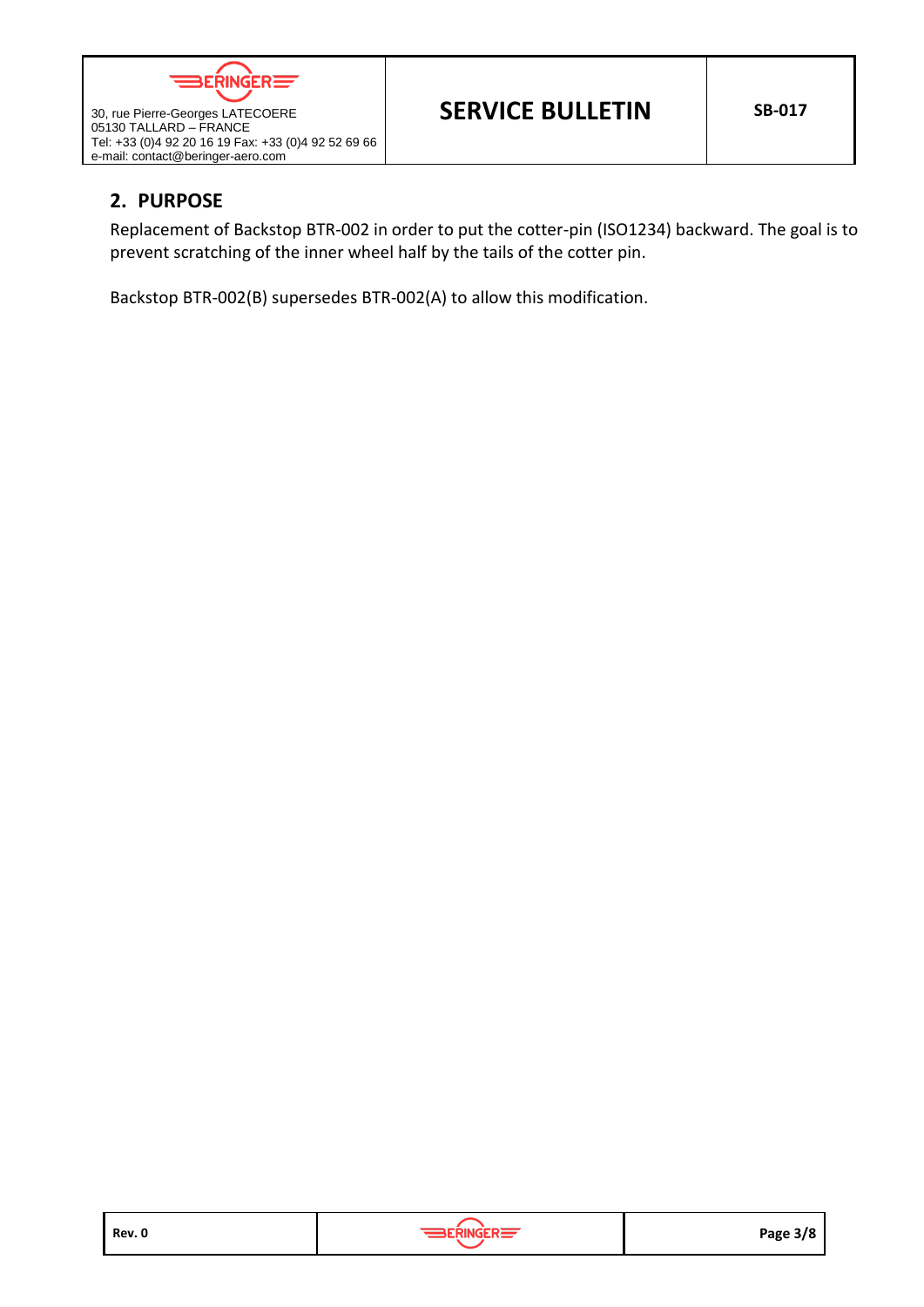

30, rue Pierre-Georges LATECOERE 05130 TALLARD – FRANCE Tel: +33 (0)4 92 20 16 19 Fax: +33 (0)4 92 52 69 66 e-mail: contact@beringer-aero.com

### **SERVICE BULLETIN** SB-017

### **3. BACKGROUND**

(The normal orientation of the cotter-pin is when the tails are tangential to the disc).

The cotter pin securing the back stop on the brake assembly back plate can be displaced from the as installed position. This can occur during unpackaging and first installation, maintenance, or at any other time when the parts are handled. If the cotter pin tails are raised from the surface of the back plate or rotated 90° from the initial orientation then they are at risk for contacting the inner wheel half and scratching the anodized finish.



<span id="page-3-0"></span>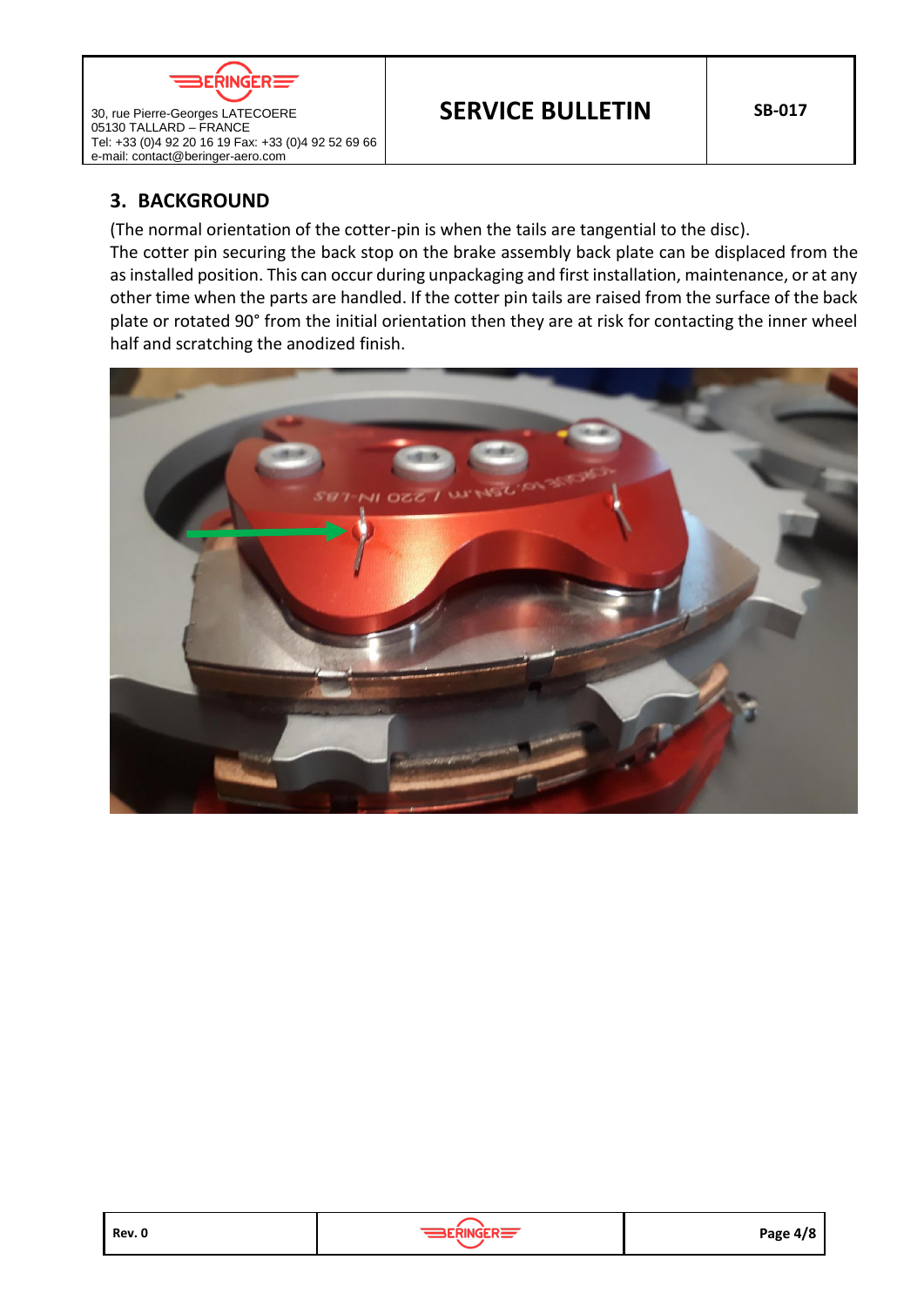

#### **4. COMPLIANCE**

e-mail: contact@beringer-aero.com

05130 TALLARD – FRANCE

#### *At the next annual inspection or change of brake disc, brake pad, or tire [Whichever occurs first].*

The occurrence of this scratch is not an airworthiness or safety issue. To prevent damage to the wheel half, it is recommended to inspect the cotter pins as soon as practical.

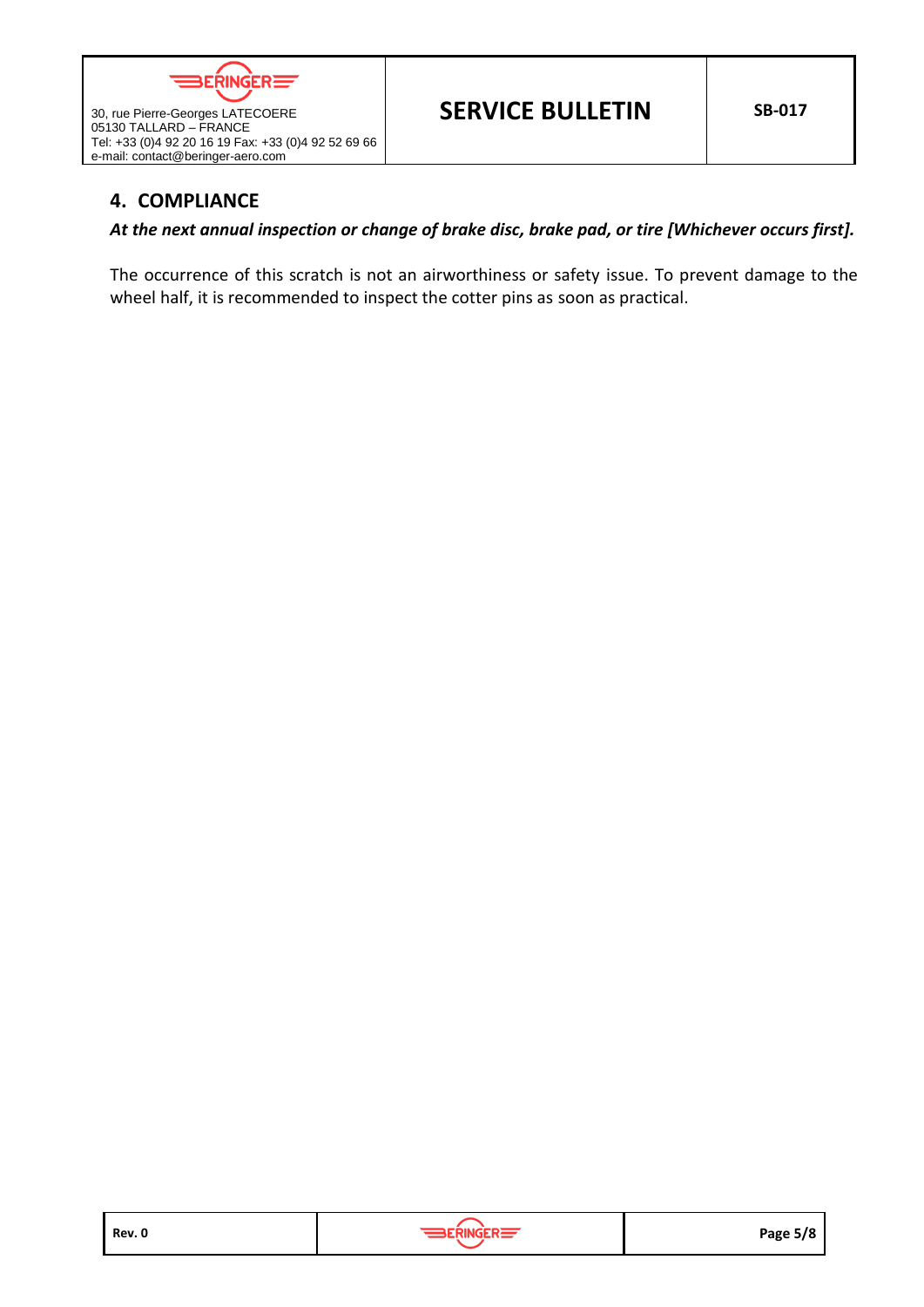

#### <span id="page-5-0"></span>**5. INSTRUCTIONS**

e-mail: contact@beringer-aero.com

#### <span id="page-5-1"></span>*5.1 Inspection*

05130 TALLARD – FRANCE

- Remove the wheel and tire assembly per the instructions in the applicable maintenance manual.
- Inspect the inner wheel half for circular scratches. An inner wheel half with a continuous circular scratch that has removed the anodizing must be replaced.



<span id="page-5-2"></span>• This scratch has been caused by cotter pins that have been displaced from the initial orientation which is set and controlled during manufacturing.



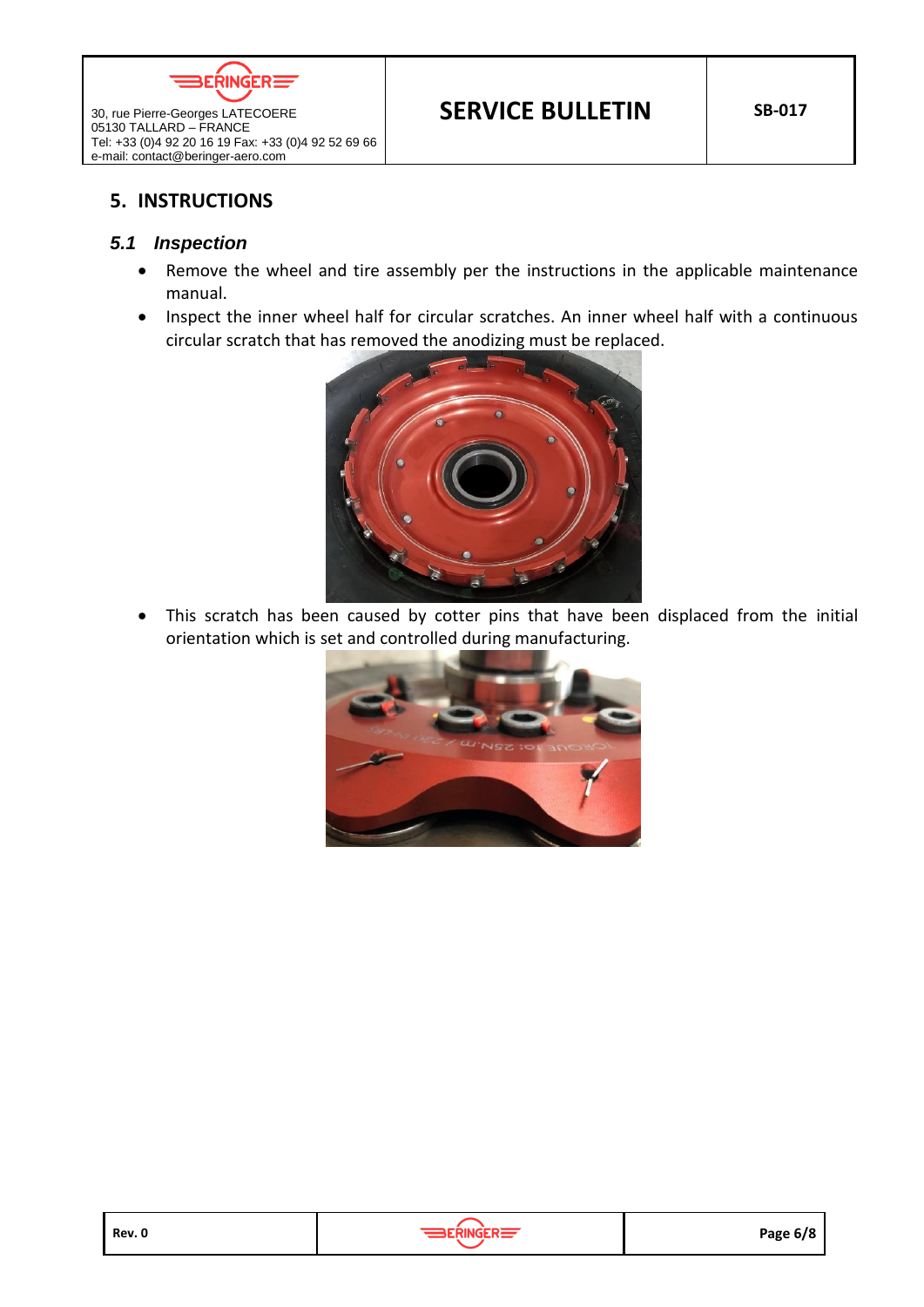

30, rue Pierre-Georges LATECOERE 05130 TALLARD – FRANCE

e-mail: contact@beringer-aero.com

### *5.2 Replacement of backstop + cotter-pin*

- Remove the existing cotter pins.
- Clean the indent in the backplate using water with soap or cleaning solvent and wipe dry with a clean cloth.
	- **CAUTION:** Do not use basic or acid agent on wheel halves. Anodizing can be totally removed within few minutes in contact with basic agent. Make sure that cleaning soap is not basic.
- Lubricate the contact area between back stops and back plate with silicone grease **NOTE:** Use silicone grease (-50°C to 200°C) compliant with FDA CFR art. 178.3570 (liquid grease in spray is not allowed) or SAE-AS8660 or MIL-S-8660C
- Install new backstop design with a new cotterpin installed in the other direction (see below). *The "eye" of the cotter-pin must be out of the brake caliper.*